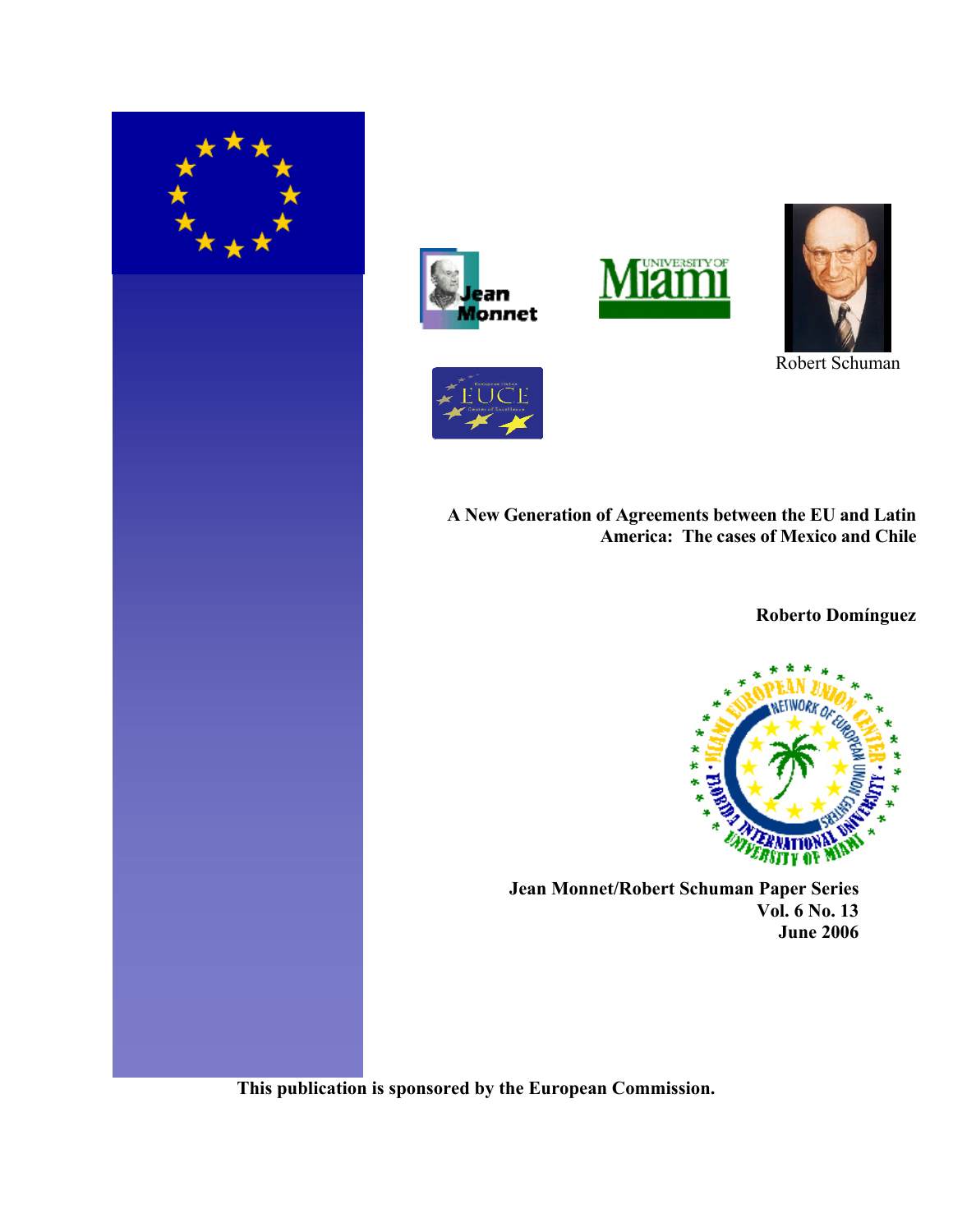## **The Jean Monnet/Robert Schuman Paper Series**

The Jean Monnet/Robert Schuman Paper Series is produced by the Jean Monnet Chair of the University of Miami, in cooperation with the Miami European Union Center.

These monographic papers analyze ongoing developments within the European Union as well as recent trends which influence the EU's relationship with the rest of the world. Broad themes include, but are not limited to:

- ♦ EU Enlargement
- ♦ The Evolution of the Constitutional Process
- ♦ The EU as a Global Player
- ♦ Comparative Regionalisms
- ♦ The Trans-Atlantic Agenda
- ♦ EU-Latin American Relations
- $\triangle$  Economic issues
- ♦ Governance
- $\triangleleft$  The EU and its Citizens
- ♦ EU Law

As the process of European integration evolves further, the Jean Monnet/Robert Schuman Papers is intended to provide current analyses on a wide range of issues relevant to the EU. The overall purpose of the monographic papers is to contribute to a better understanding of the unique nature of the EU and the significance of its role in the world.

Miami European Union Center **Jean Monnet Chair Staff:**  University of Miami Joaquín Roy (Director) 101 Ferré Building Markus Thiel (Associate Editor) Fax: (305) 284 4406 E-Mail: *jroy@miami.edu* Web: www.miami.edu/eucenter

1000 Memorial Drive Wendy C. Grenade (Associate Director/Editor) Coral Gables, FL 33124-2231 Eloisa Vladescu (Research Associate) Phone: 305-284-3266 Catherine Cottrell (Editorial Assistant)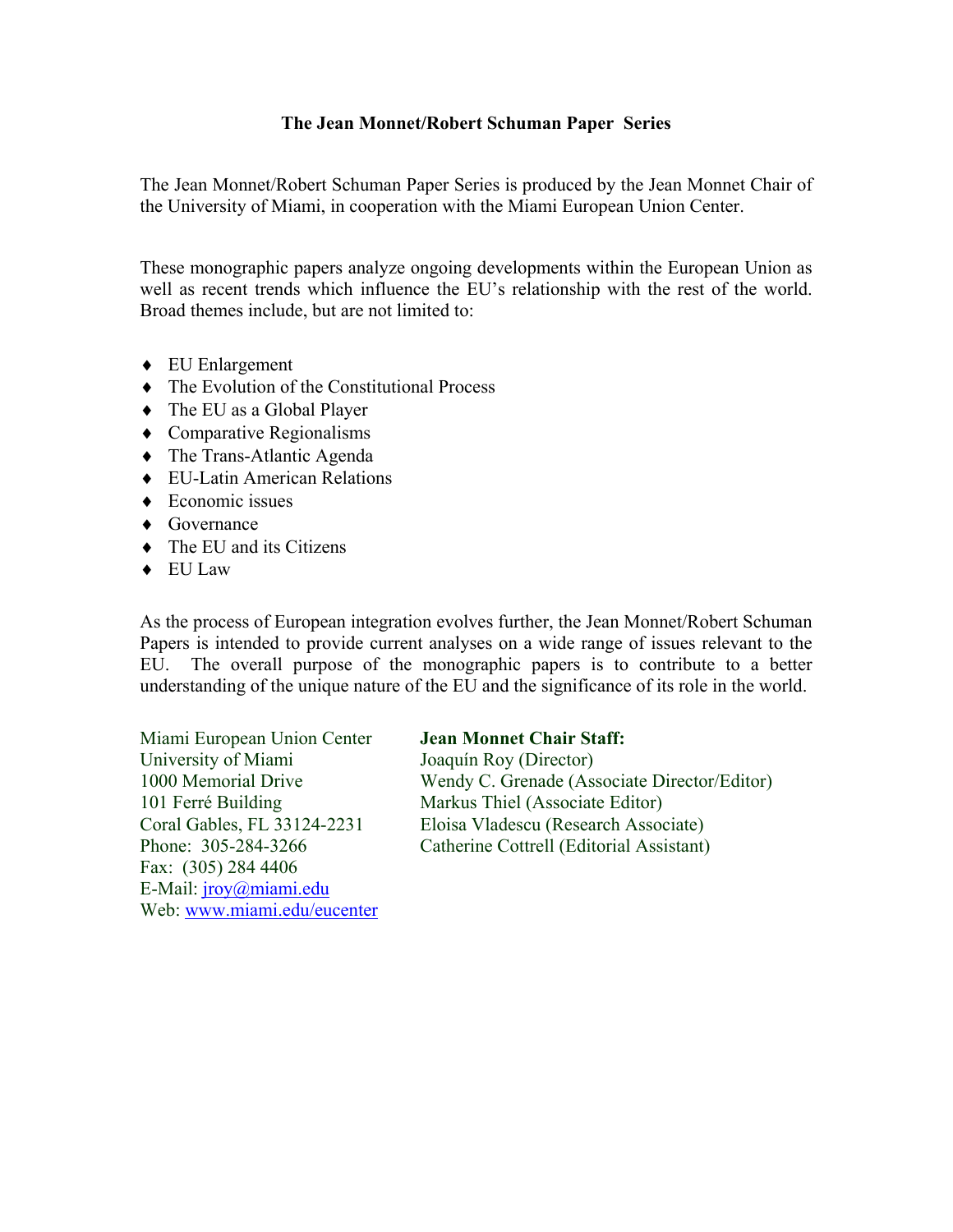# **A New Generation of Agreements between the EU and Latin America: The cases of Mexico and Chile**

 $\overline{a}$ 

 $\overline{a}$ 

**Roberto Domínguez** <sup>∗</sup>

**The Jean Monnet Chair University of Miami Miami, Florida June 2006**

<sup>∗</sup> Assistant Professor at Suffolk University, Boston. Ph.D in International Studies from University of Miami and an M.A. from Ortega y Gasset Foundation, Spain. He was professor of International Relations at UNAM, México (1996-1999) as well as editor of the Journal *Relaciones Internacionales*. Likewise, he has been visiting Professor at University of Quintana Roo and Teikyo University, Maastricht, Holland. From 1999 to 2002, he was research assistant at The North South Center and since 2002 research associate at the Miami European Union Center. Among his publications, he has coordinated the following books: with Joaquín Roy and Alejandro Chanona, *La Unión Europea y el TLCAN: Integración Regional Comparada y Relaciones Mutuas* (2004); with Joaquín Roy, *Relaciones Exteriores de la Unión Europea*  (2001), and with Alejandro Chanona, *Europa en Transformación: procesos políticos, económicos y sociales* (2000); *Cooperación e Integración en la Organización Regional Europea* (2000). Dr. Domínguez was also a weekly columnist of the magazine *Siempre* (1998-2000) and is currently a frequent analyst for *La Jornada* newspaper. He was political analyst at Radio Educación (1998-2001) and since 2004 has been political commentator at *America en Vivo News* (Telemundo-NBC Network). He was also advisor and speech writer for the Governor of the State of Mexico (1994-1995), head of the Department of Press Analysis at the Education Secretariat (1994), and head of the Department of International Press Analysis at the Foreign Affairs Secretariat (1990-1993).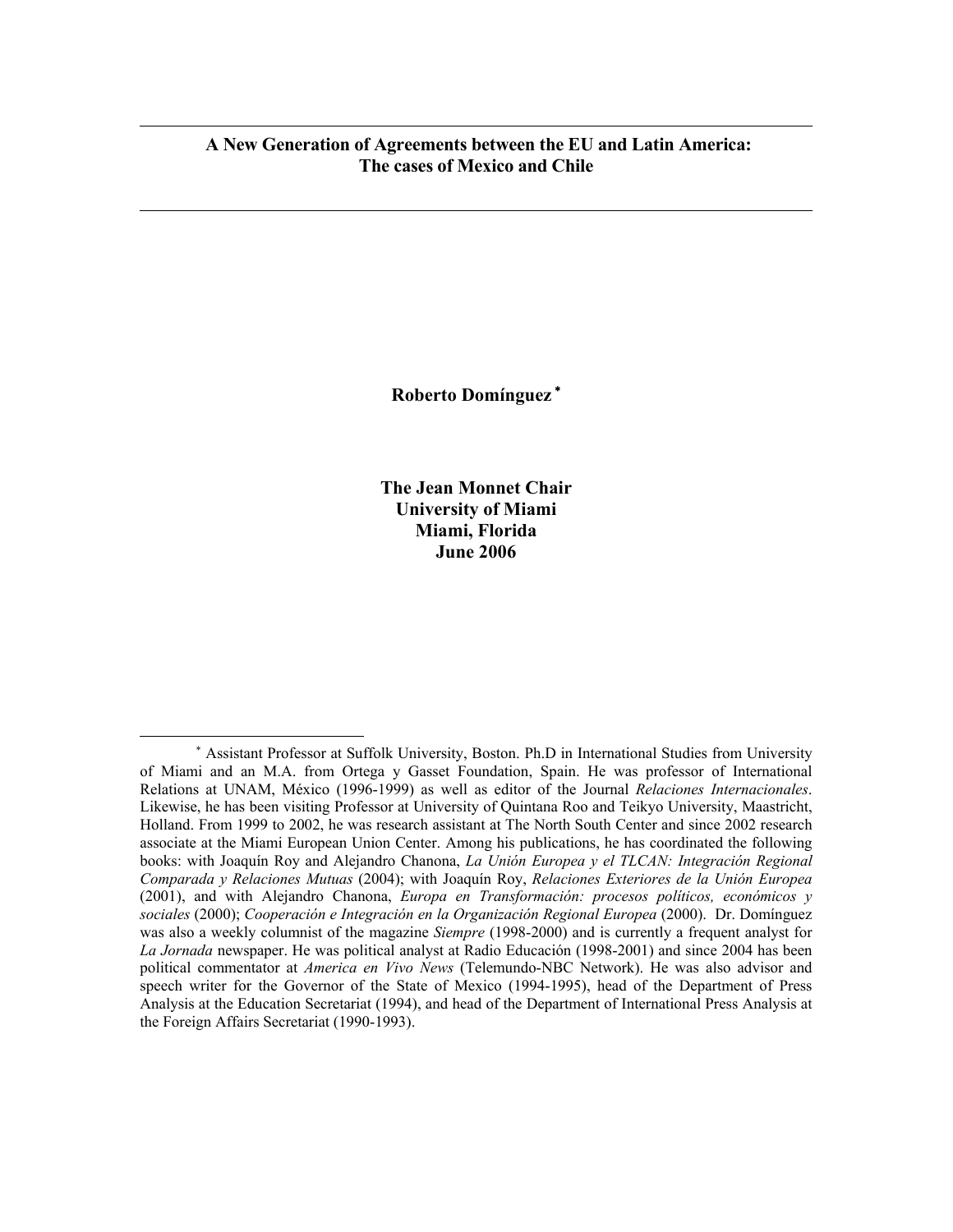# **Introduction**

This paper analyzes the Association Agreements between the European Union and Mexico (2000) and the EU and Chile (2005). The relevance of this topic is based on the assumption that both agreements are significant for the EU-Latin American relationship due to two chief reasons: a) they are the first comprehensive – political, economic, and cooperation - agreements with countries in the region and b) they set a precedent for future agreements with other countries or group of countries in the region.

The fact that both agreements portray an unquestionable relevance for Latin America does not mean that they represent a solution for Latin America. Instead, as the evaluation in the paper suggests, they complement the political and economic reforms in Mexico and Chile and their impacts are moderate. In this regard, the first section of the paper upholds the argument that in light of the moderate impact for both parties, the agreements can be explained by the assumption of absolute gains. The second section makes an assessment of the EU-Mexico agreement, while the third and last one presents the main characteristics of the EU-Chile agreement.

# **A Theoretical Note**

How should one explain the relationship between two parties whose a) priorities, b) interest and c) political and economic developments are unbalanced and different? The rhetorical communication of official statements emphasizes the "common" heritage of the European presence in Latin America. However, an evaluation of the European and Latin American relationship by almost any political and economic standard reflects a moderate and in a great number of cases a marginal impact of Europe in Latin America.

 In the case of the EU external relations towards Central and Eastern Europe, rationalist and constructivist theories sustain a debate about the motivations and impacts of their bilateral relationship. Indeed, the comprehensive explanation of the 2004 enlargement must consider both interests and identities as essential components of the argument. In this particular case, common history, heritage and above all shared challenges (security, migration, and economic growth) provide a firm and solid ground for the rationalist-constructivist debate, regardless of their explanatory powers.

 When one shifts the attention to Latin America, one can see that the driving forces of interests and/or identities diminish and the bilateral agenda becomes less complex due to the lack of intense structural links. This situation confines us to a restricted number of analytical options. In fact, most of the literature on the relationship between the EU and Latin America is devoid of any analytical frameworks and focused on the narrative of negotiations.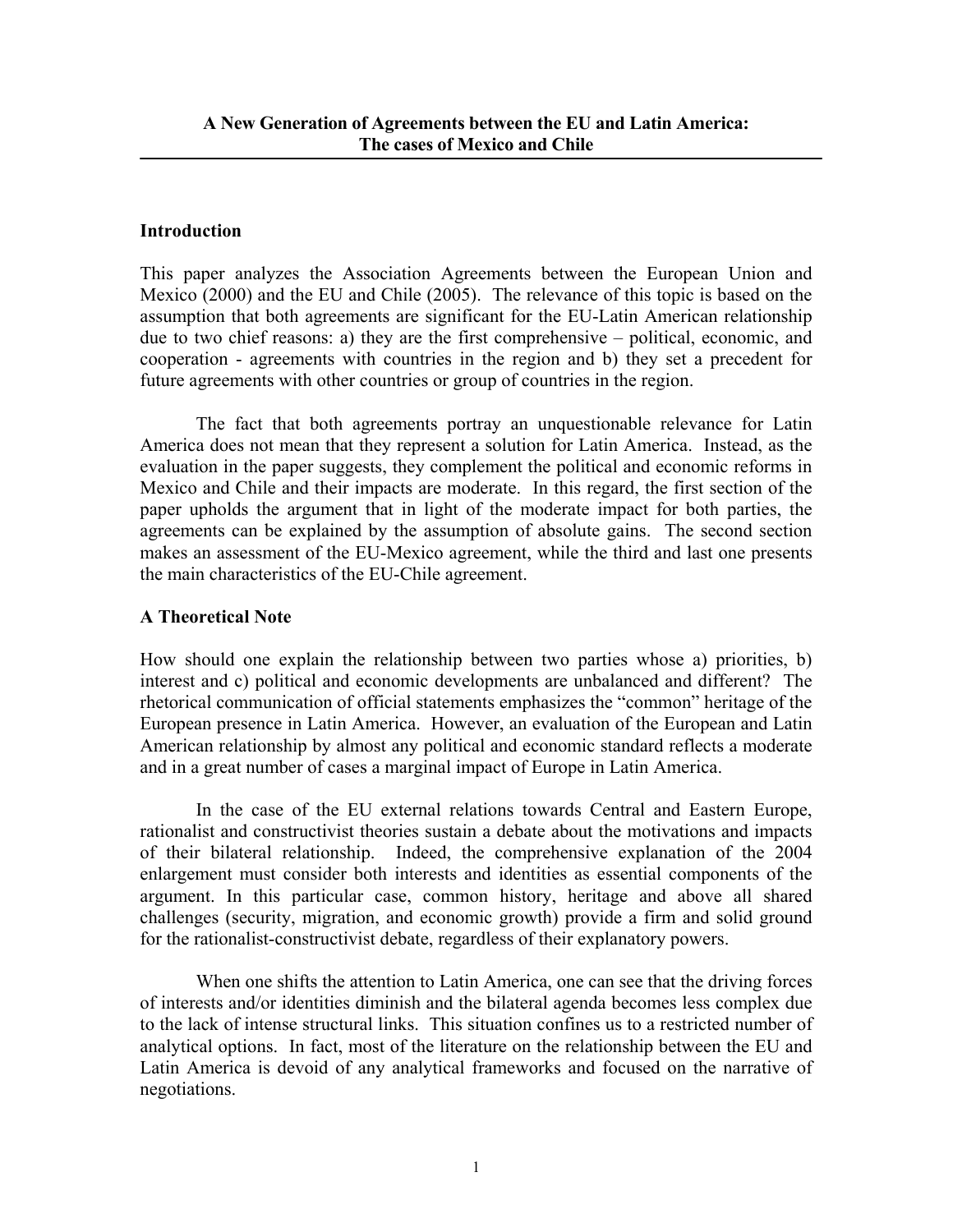In this regard, gains is a key concept in the debate between realist (of any kind) and (any variant of) liberals. The former emphasize that policy-makers will primarily be concerned with *relative gains*; in other words, does one party gain more than the other party? The latter argues that policy-makers should consider the *absolute gains* to be made from the arrangement, including the potential longer-term gains such as advancing a more stable and credible system of rules.

The concept of relative gains will provide explanatory power for cases which involve competition between two parties with similar power. The extensive literature of the Cold War exemplifies the usefulness of relative gains. The variant of absolute gains may be applied to cases in which the parties are more concerned with what they can get from a negotiation, regardless of the gains and power of the other party. This framework can be helpful and useful to explain the agreements between two parties with different and contracting political and economic leverages.  $\frac{1}{1}$ 

## **Absolute Gains for Mexico in the Association Agreement EU-Mexico**

Ever since Mexico and the European Union announced their intentions to negotiate an Association Agreement in the mid-1990s, there has been an agreement in the literature on this topic on the reasons for the agreement. On the Mexican side, the following arguments are relevant: a) to deepen the process of economic modernization and trade liberalization; b) to end the discrimination in the Mexican market against European investors and exporters as a result of NAFTA, and c) to improve the conditions for Mexican exporters' access to the European market. On the European side, two reasons seem quite relevant: a) NAFTA as a catalyst for negotiations, and b) the prospects of a free trade area in the Americas as proposed in the 1994 Summit of the Americas.<sup>2</sup>

Bilateral relations between the EU and Mexico are governed by the Economic Partnership, Political Co-operation and Co-operation Agreement (Global Agreement), which was signed in Brussels on 8 December 1997 and entered into force on 1st October 2000. On the other hand, after more than six years of negotiations, the provisions governing the liberalization of trade in goods between the EU and Mexico came into force on July 1, 2000. The Free Trade Agreement (FTA) covers a broad spectrum of economic aspects. It includes: a full liberalization of industrial products by 2003 for the EC, and by 2007 - with a maximum 5 percent tariff applied by 2003 - for Mexico; substantial liberalization for agricultural and fisheries products; and, as regards rules of origin, a satisfactory balance between the EU's policy of harmonization and market access considerations. The FTA will also provide EU operators with access to the Mexican procurement and services markets under equivalent conditions to the ones offered by NAFTA. In the 5 years following the entry into force of the FTA, bilateral trade between the EU and Mexico grew by nearly 40 percent. While European exports to

 <sup>1</sup> <sup>1</sup> John Baylis and Steve Smith, *The Globalization of World Politics* (Oxford: Oxford University Press, 2005), 343

<sup>2</sup> Jaime Zabludovsky and Sergio Lora, *The European Window: Challenges in the Negotiation of Mexico's Free Trade Agreement with the European Union*, Working Paper SITI-09, INTAL (July 2005).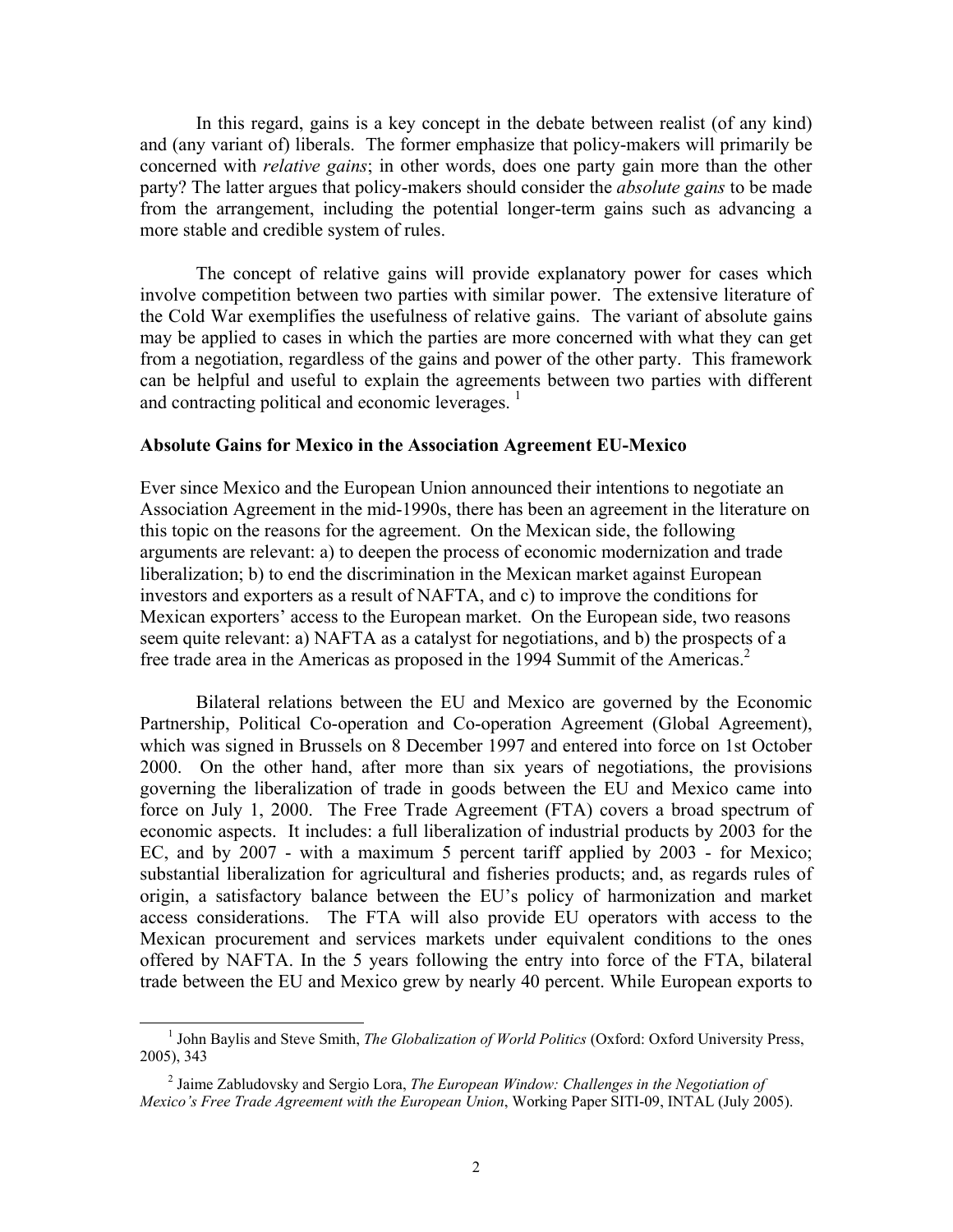Mexico have risen by 30 percent, Mexican sales in Europe have grown by 19 percent, which reflects the best position European exporters can make of the agreement.

As to the dialogue in the institutions created by the Global Agreement, during the fourth EU-Mexico Joint Committee meeting, which took place in Mexico in November 2004, the parties agreed to start the review of the clauses in agriculture, services and investments as foreseen in the Agreement. The aim of the review is to provide a more dynamic environment for businesspeople and a full exploitation of the market access possibilities already offered by the FTA.

The Association agreement certainly has brought new opportunities for both parties. Nevertheless, the magnitude of such opportunities is different for each party. In the Mexican case, the Association agreement, and particularly the section on trade, has complemented the extensive network of free trade agreements that Mexico has concluded in the past 15 years. Likewise, the controversial democratic clause paved the way for undermining the atavistic Mexican perception of "non-intervention," a shift that was reinforced with the foreign policy of the Fox administration. Along the same lines of strengthening the Mexican transition, Mexico was one of three priority countries in Latin America for the 2002-2004 European Initiative on Democracy and Human Rights.<sup>3</sup> By the same token, the Association agreement facilitated the cooperation in a range of important areas such as tropical forests, NGOs, ECIP (European Community Investment Partners), ECHO (humanitarian aid), economic co-operation, demographic policies, and refugees and displaced persons.

One last element to be considered in the relationship between the EU and Mexico is the way the Joint Committee and other mechanisms of dialogue have helped to accelerate the cooperation between both parties. Table 1 summarizes how new themes have been brought into the agenda and how others have been adapted to the new circumstances. For instance, in the area of cooperation, both parties have intensified their efforts to reach a Horizontal Civil Aviation Agreement as well as to establish a form of cooperation in the context of the European Program for Global Navigation Services (Galileo). Likewise, both parties have discussed alternative options and respective appropriate modalities for assuring a follow up of the Dialogue with the Civil Society.

 <sup>3</sup> European Commission, *EU-Relations with Mexico* http://europa.eu.int/comm/external\_relations/mexico/intro/ (accessed March 19, 2006).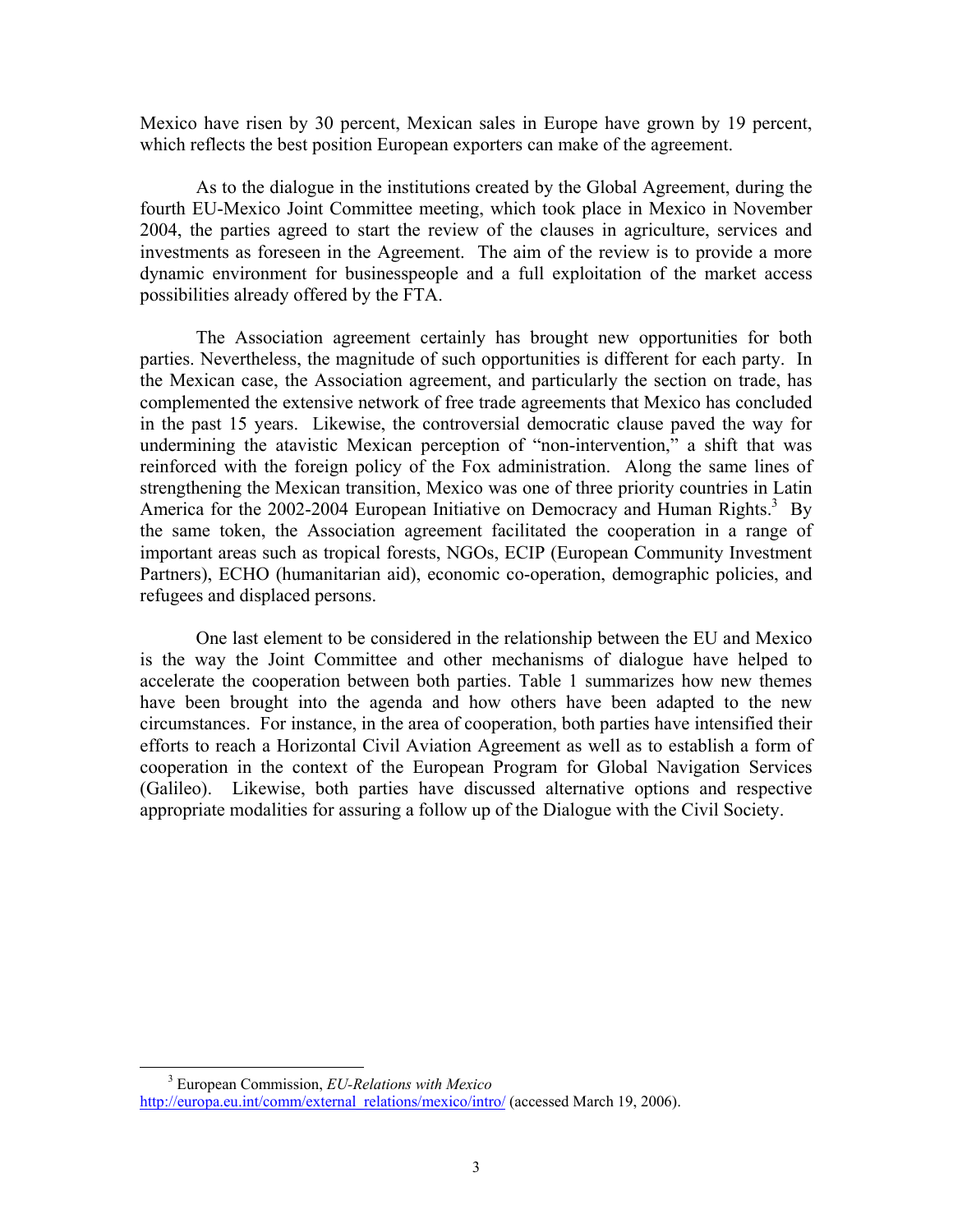| <b>Meeting</b>       | Date                     | <b>Issues</b>                                              |
|----------------------|--------------------------|------------------------------------------------------------|
|                      |                          | - in the framework of the Global Agreement.                |
| Summit at            | 18th May, 2002,          | - reaffirmation of leaders' belief that the strengthening  |
| the level of         | The First Mexico-        | of multilateral institutions and the implementation of     |
| Presidents           | European Union Summit    | international law help to achieve international security,  |
|                      |                          | prosperity and well-being                                  |
|                      | $27th$ February 2001,    | - current issues both within Mexico and the EU such as     |
|                      | The First Joint Council  | human rights, democracy and fulfillment of the Nice        |
|                      | meeting                  | Treaty                                                     |
|                      | $13^{th}$ May 2002,      |                                                            |
|                      | Second EU-Mexico Joint   | - to consolidate bilateral relations                       |
|                      | Council meeting          | - developments in Latin America, the Plan Puebla<br>Panama |
|                      |                          | - preparation of the Second Summit of Heads of State       |
|                      |                          | and Government of Latin America, the Caribbean and         |
|                      |                          | the EU                                                     |
|                      |                          |                                                            |
|                      | $27th$ March 2003,       | - discussed the impact of EU enlargement on bilateral      |
|                      | Third EU-Mexico Joint    | relations                                                  |
| Joint                | <b>Council Meeting</b>   | - highlighted the important potential and dynamics of      |
| Council at           |                          | bilateral trade and investment flows                       |
| ministerial<br>level |                          | - expressed satisfaction with the conclusion of            |
|                      |                          | negotiations of bilateral agreement in science and         |
|                      |                          | technology                                                 |
|                      |                          | - discussion about ways to reinforce their political       |
|                      | $25^{th}$ May 2005,      | dialogue and enhance coordination in international fora    |
|                      | Fourth EU-Mexico Joint   | - reaffirmation of their determination to contribute to    |
|                      | Council                  | achieving the Millennium Development Goals.                |
|                      |                          | - particular attention will be devoted to the issue of     |
|                      | first half of 2007,      | social cohesion.                                           |
|                      | Fifth Meeting of the EU- |                                                            |
|                      | Mexico Joint Council     |                                                            |
|                      |                          |                                                            |

Table 1 Main meetings and results in the Mexico-EU Dialogue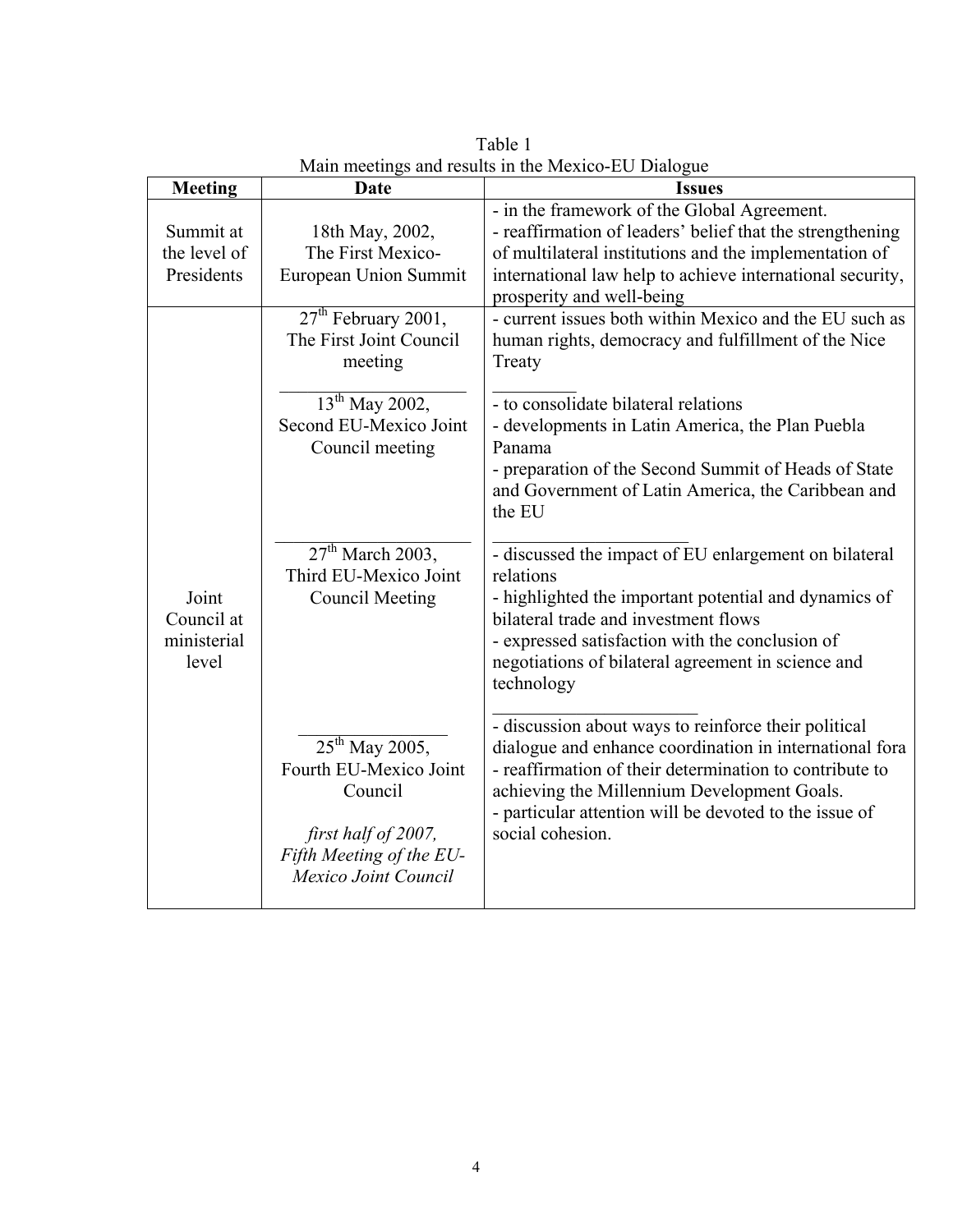| <b>Meeting</b>                                               | Date                                                                                                                                                            | <b>Issues</b>                                                                                                                                                                                                                                                                                                                                                                                                                                                                                                            |
|--------------------------------------------------------------|-----------------------------------------------------------------------------------------------------------------------------------------------------------------|--------------------------------------------------------------------------------------------------------------------------------------------------------------------------------------------------------------------------------------------------------------------------------------------------------------------------------------------------------------------------------------------------------------------------------------------------------------------------------------------------------------------------|
| Joint<br>Committee<br>at Senior<br>Civil<br>Servant<br>Level | 2 October 2001,<br>the First EU-Mexico Joint<br>Committee meeting<br>3 October 2002,<br>the Second EU-Mexico<br>Joint Committee meeting                         | - agenda included co-operation and trade issues<br>- aspects of political dialogue covering among others<br>the United Nations Conference on financing<br>development, the fight against terrorism, high level<br>meetings between the EU and Mexico in 2000-2001<br>- confirmed the mutual desire to strengthen political<br>ties<br>- common desire to work together to bring about closer<br>political and economic co-operation                                                                                      |
|                                                              | 11 November 2003,<br>The Third EU-Mexico<br>Joint Committee meeting                                                                                             | - reviewed the state of bilateral cooperation, especially<br>in the field of human rights and emphasized the<br>importance of the dialogue with civil society<br>- regarding trade aspects, implementation of the FTA<br>Agreement and its perspectives after the accession of<br>the 10 new member States in 2004                                                                                                                                                                                                       |
|                                                              | 10 November 2004,<br>The Fourth EU-Mexico<br>Joint Committee meeting                                                                                            | - common interest in upgrading the level of existing<br>bilateral relations and expressed their willingness to<br>work closely together<br>- regarding the trade aspects, the main result was the<br>decision to start negotiations during 2005 on Services,<br>Agriculture and Investment, as provided for in the<br>review clauses of the Global Agreement.<br>- discussion how to strengthen bilateral political<br>dialogue, the follow-up to the UN Summit, the<br>preparation of the next EU-LAC Summit in Vienna. |
|                                                              | 26-27 October 2005,<br>The Fifth EU-Mexico Joint<br>Committee meeting<br>Last semester 2006.<br>The Sixth meeting of the<br><b>EU-Mexico Joint</b><br>Committee |                                                                                                                                                                                                                                                                                                                                                                                                                                                                                                                          |

Source: Own elaboration based upon the documents provided by the web page of the European Commission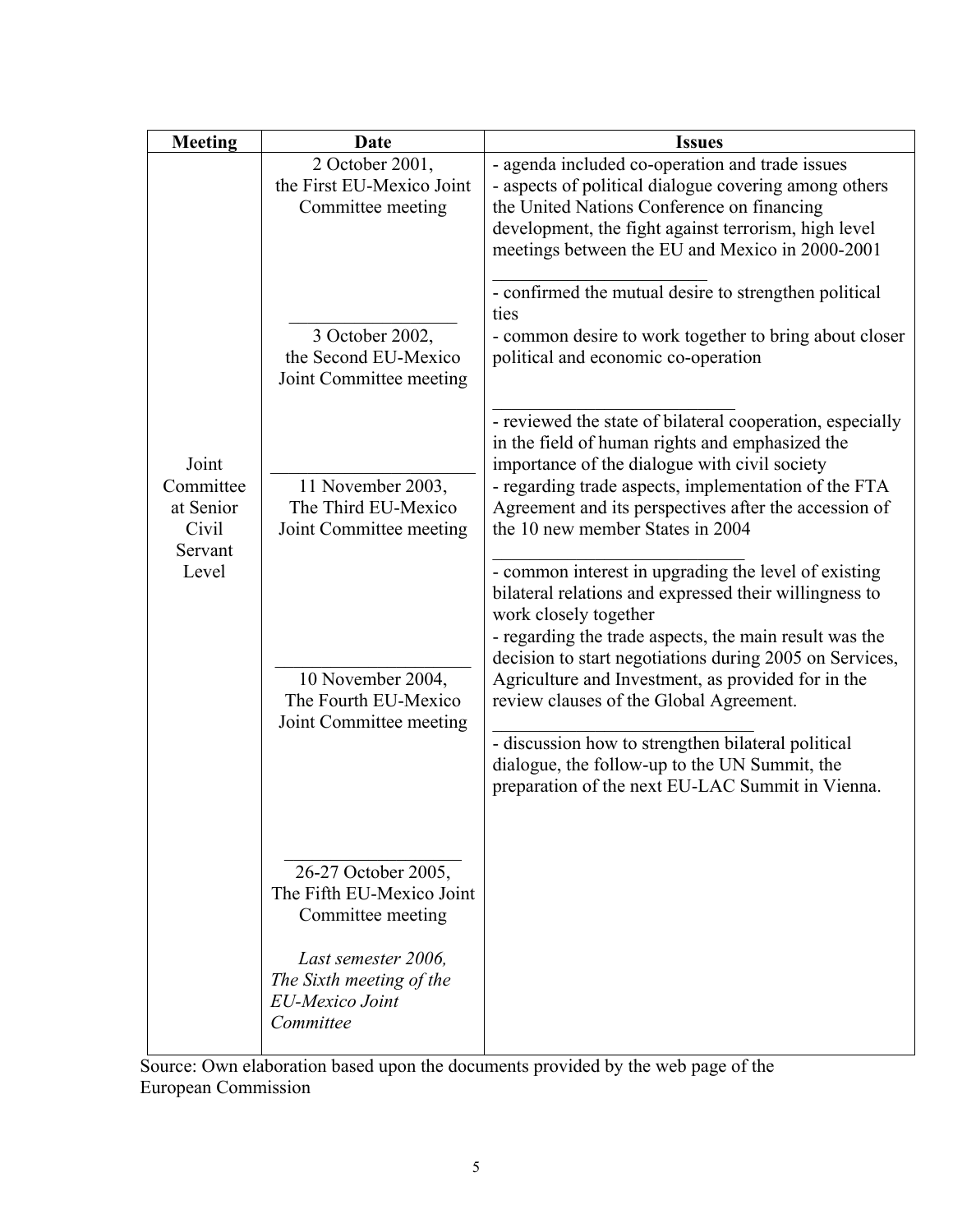## **The Association Agreement EU-Chile**

Despite the differences in economic weight and political leverage in international relations, several characteristics make Chile and Mexico alike. The first is that both countries underwent a simultaneous and gradual process of a) erosion of political authoritarianism and b) implementation of free market policies. While Mexico has gone through a process of steady electoral democratization since late 1980s, Chile was welcomed in the family of democratic nations in the early 1990s and has made significant progress in the normalization of the relationship between the civil and political society, on the one hand, and military class, on the other. Both countries, likewise, implemented free market reforms under authoritarian regimes, which led some analyst to evaluate their evolutions, particularly the Mexican case, as "perestroika without glasnost."

 In the case of Chile, this South American country has managed to re-insert itself into the international community after years of isolation during the military regime and actually has become a very active actor in a number of international fora.<sup>4</sup> As to economic reforms, "Chile has distinguished itself in Latin America by its good economic performance (high growth rates, low inflation and public sector surplus). Growth rate in 2004 reached 6.1 percent. Unemployment remained at 8.8 percent at the end of 2004, in spite of strong economic growth.<sup>5</sup>

 In the context of the relations with Europe, Chile has followed the steps of Mexico in pursuing an Association Agreement with the EU. Unlike the Mexican case, the relationship between Chile and the EU is a more recent one. The cooperation between the EC and Chile has been guided by several bilateral agreements. The Community Cooperation Framework Agreement signed in 1990 was the main instrument that permitted the initiation of government level contacts after the re-establishment of democracy in 1990. This agreement was replaced by the Cooperation Framework Agreement signed in 1996, which has as a final aim the establishment of a political and economic association between Chile and the European Community and its member states.<sup>6</sup> Indeed, the EU and Chile began these negotiations in April 2000 and the Association Agreement was signed on 18 November 2002.

 The Association Agreement has been in force since 1 March 2005 and covers the main aspects of EU-Chile relations, namely, political and trade relations and cooperation. Certainly, while the elimination of customs duties is clearly a major step forward, in view of the Commission the agreements on services, market access and investment are the areas where the most important liberalization has been made.<sup>7</sup>

 <sup>4</sup> European Commission, *The EU's relations with Chile. Overview*; available from http://europa.eu.int/comm/external\_relations/chile/intro/index.htm; (accessed March 6, 2006).

<sup>5</sup> Ibid.

<sup>6</sup> European Commission, *Chile. Country Strategy Paper*, Brussels, 2002, 6-7

<sup>&</sup>lt;sup>7</sup> Final Report, "Sustainable Impact Assessment (SIA) of the trade aspects of negotiations for an Association Agreement between the European Communities and Chile (Specific agreement No 1)," Planistat, Luxembourg, (October 2002).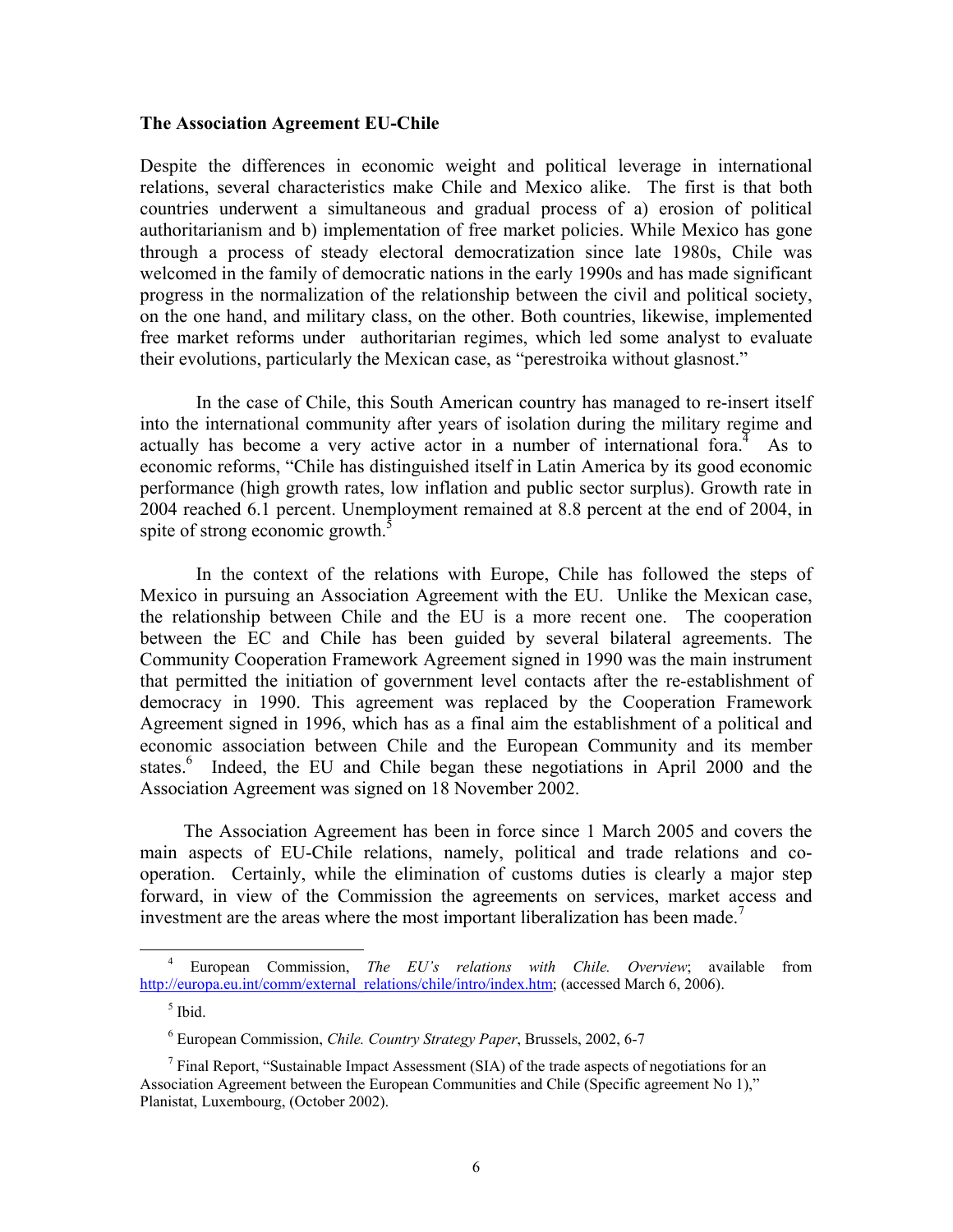With the aim to follow up and make progress in the implementation of the agreement, the creation of bilateral institutions is of the utmost relevance. The Association Council is the highest level of dialogue established by the agreement. The first Association Committee met in Brussels on 10-11 December 2003.<sup>8</sup> The most recent meeting of this Council was held in Luxembourg on 26 May 2005. The results of these meetings reflect the active engagement of Chile jointly with the EU in international relations such as the participation of Chile in Operation ALTHEA, "as a further sign of its strong commitment to global peace and stability."<sup>9</sup> In this regards, the incoming Chilean President, Michelle Bachelet, is quite sensitive to the role of military forces in this type of operations because during her tenure as minister of defense in 2002, Bachelet modernized the armed forces and, most importantly, shifted them further away from the repressive role they played under Pinochet's regime toward an international peacekeeping one. $10$ 

 Likewise, a recent agreement is in order to facilitate transportation cooperation between the two parties: the EU-Chile Horizontal Agreement in the field of air transport was reached and there is a firm intention to move forward with Chile's request for liberalization of services in this area. $11$ 

 Along the same lines of bilateral institutions of cooperation, the agreement sets in motion the Association Committee on Technical level, the Association Parliamentary Committee (European Parliament and National Congress of Chile) and the Joint Consultative Committee (channeling dialogue between the Social and Economic Committee of the EU en the Chilean counterparts).  $12$  Both of these institutions are an innovation in comparison to the EU-Mexico Agreement.

 On the other hand, as a complement to the Association Agreement, both parties signed a parallel Scientific and Technological Agreement that allows Chile to have access to the EU's Framework Program investigation activities.13 Mexico also has signed an agreement of this sort with the European Union. On the other hand, Mexico and Chile have adapted their Association Agreements in order to include the 10 new members of 2004 enlargement.  $^{14}$ 

 With regard to the trade area, it is still too early to asses the economic effects of the Agreement on the Chilean economy. However, it could be stated that the mere

 <sup>8</sup> External Relations, *The EU's relations with Chile. Overview, op. cit*.

<sup>9</sup> EU-Chile Association Council, *Joint Declaration*, Luxembourg, 26 May 2005.

<sup>10</sup> Marcela Sanchez, "Bachelet, A Subtle Force," *Washington Post*, March 10, 2006.

<sup>&</sup>lt;sup>11</sup> EU-Chile Association Council, *Joint Declaration*, Luxembourg, 26 May 2005.

<sup>12</sup> Christopher Patten, "Prologue" in *The Strategic Association Chile-European Union*, Patricio Leiva Lavalle, 22 (Chile: CELARE, 2003).

<sup>&</sup>lt;sup>13</sup> External Relations, *The EU's relations with Chile. Overview: op. cit.*"

<sup>&</sup>lt;sup>14</sup> The 10 new members are Cyprus, the Czech Republic, Estonia, Hungary, Latvia, Lithuania, Malta, Poland, the Slovak Republic and Slovenia.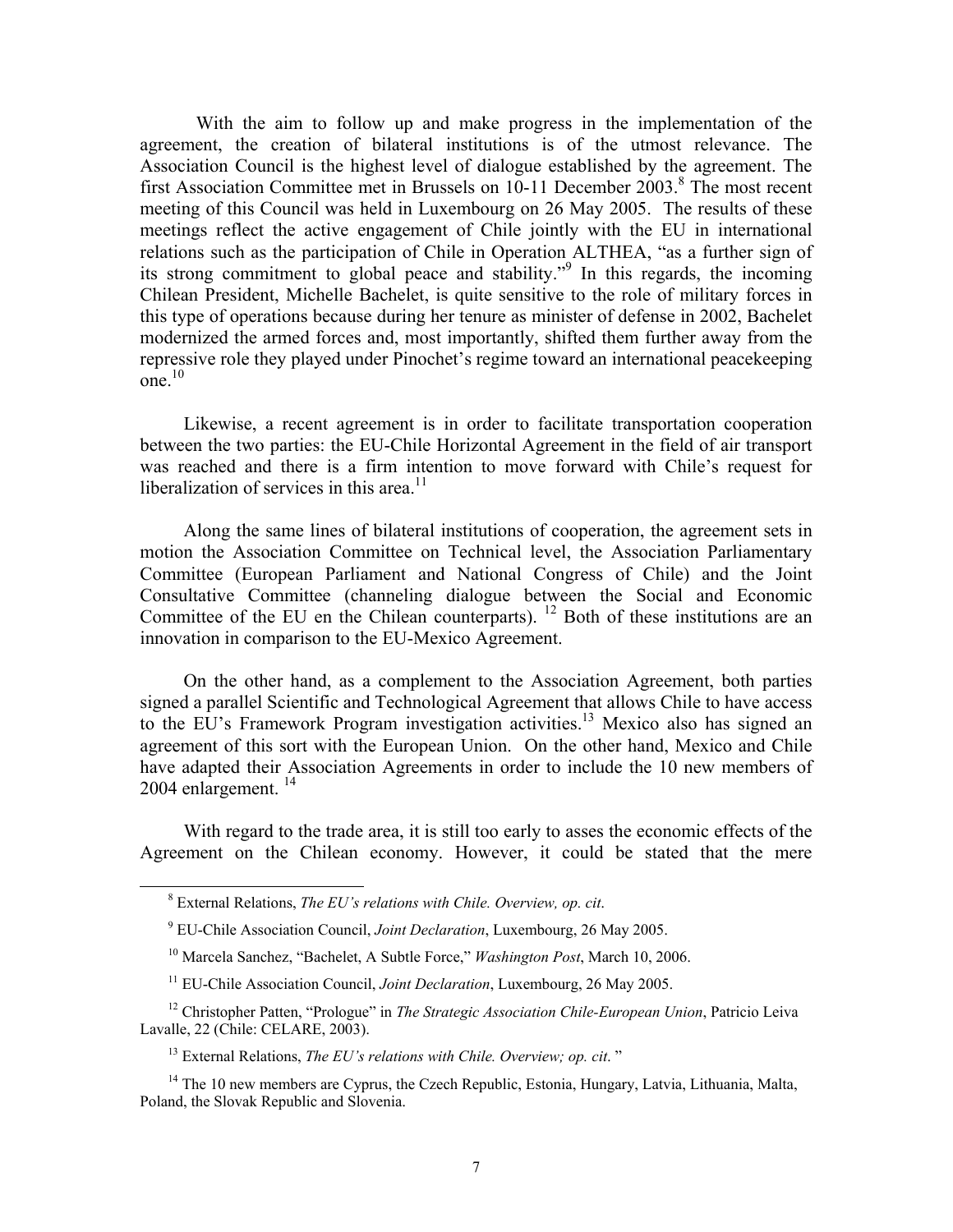expectations of the agreement since the end of the 1990s, as well as the return to democracy and economic stability in Chile for more than a decade, are components that boost confidence in investing and trading with that country. Unlike Mexico, Chile has a high degree of dependence on primary products that makes it vulnerable to external market fluctuations. This is the main challenge for Chile. Thus, traditional activities still have an important share in the country's GDP and export structure: during the first semester of 2003, mining (predominantly copper) still represented 46 percent of total exports, while agriculture, farming, forestry and fishing products combined represented 13.02 percent.15 In such a context, trade with the EU represents less than one-fourth of the overall Chilean external trade: 25 percent of its exports go to the EU and 19 percent of its imports come from the EU.<sup>16</sup>

It is expected, nonetheless, that the specific areas covered by the trade chapter of the agreement will contribute to the diversification of the Chilean economy. It this regard, the agreement establishes a free trade area in goods covering the progressive and reciprocal liberalization of trade in goods over a maximum transitional period of 10 years. It also establishes a free trade area in services and provides for the liberalization of investment, and of current payments and capital movements. Likewise, it includes rules to facilitate trade in wines and spirits, trade in animals and animal products, plants and provisions in areas such as customs and related procedures, standards and technical regulations. Another important aspect is that it provides for the reciprocal opening of government procurement markets and for the adequate and effective protection of intellectual property rights.

 An important point to consider is that the free trade agreement with the EU is one that complements a network of free trade agreements that Chile has signed with Canada, Mexico, South Korea, most major South American countries, the United States, as well as the association with MERCOSUR. Mexico has a similar number of free trade agreements with various trading partners, including United States and Canada, Israel and Central America.

In the context of the negotiations of the agreement, the cooperation offered by the EU to Chile is of the utmost relevance. Since 2000, 22 projects have been committed for a total amount of about  $\epsilon$  7,790,000. The bulk of the funds (87 percent) committed so far have been allocated to NGO projects, 15 percent of the funds went to projects related to the European Initiative for Democracy and Human rights and 3 percent went to a project in favor of the environment.

Unlike the literature on the Mexico-EU negotiation, the narrative of the negotiations between Chile and EU remains to be published. In this regard, it is worth noting that the negotiations were effectively launched on November 24, 1999, on the occasion of the first meeting of the EU-Chile Joint Council, which was created according to the 1996 Framework Co-operation Agreement. It then took ten rounds of negotiations

 <sup>15</sup> *Idem*.

<sup>16</sup> *Idem.*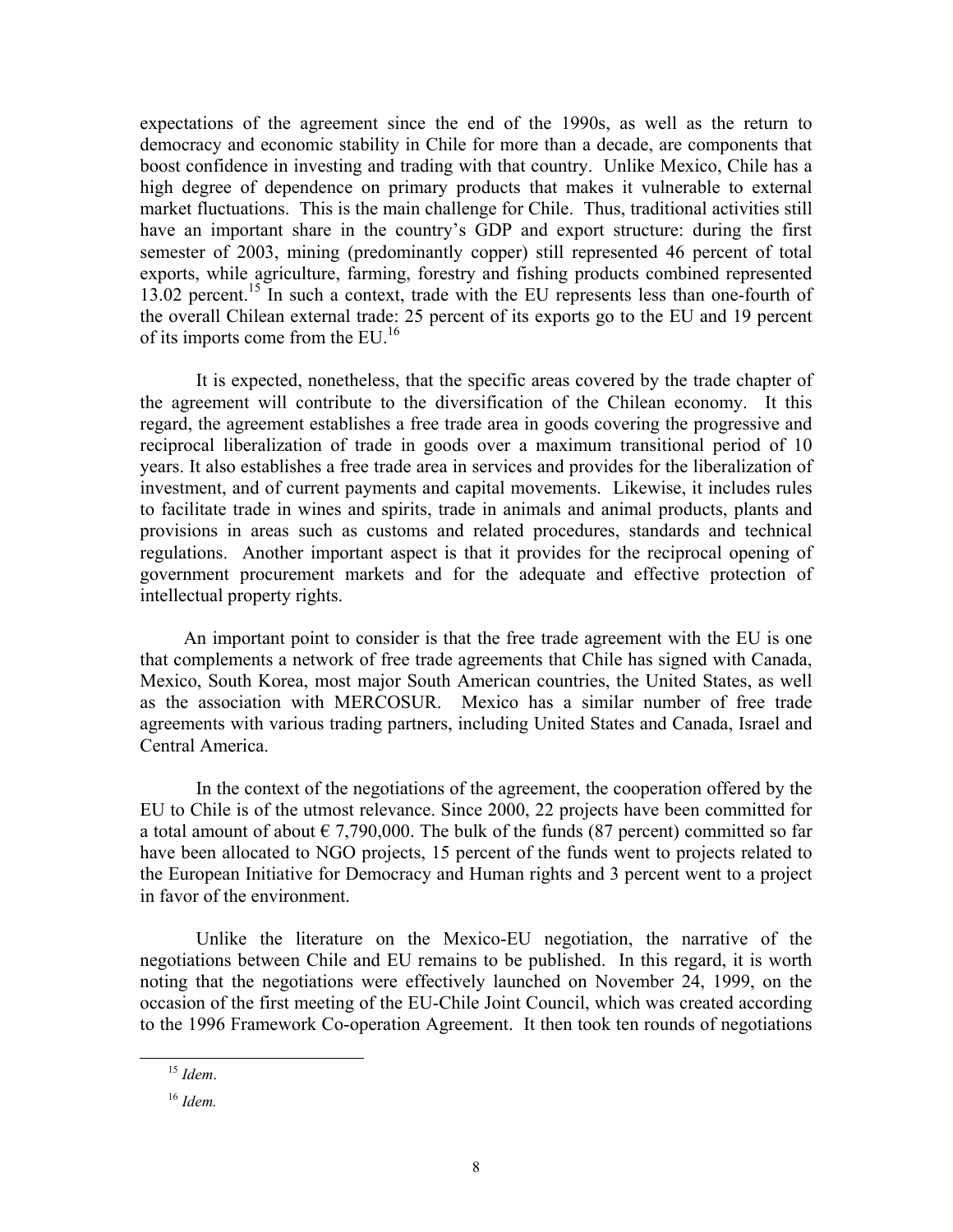to come to an agreement and, as any negotiation, there were some points of disagreement. For instance, in the eight meetings in Brussels in January - February 2002, an agreement was reached on all texts in the area of economic co-operation with the exception of the provisions on agricultural co-operation and fisheries.<sup>17</sup>

 However, following the end of the negotiations, the bulk of the Agreement (i.e., provisions related to the institutional framework, trade - and more specifically, the trade in goods, government procurement, competition and the dispute settlement mechanism, and co-operation) has been implemented since 1 February 2003. The remaining provisions (political dialogue, certain chapters on trade, such as trade in services, establishment, current payments and capital movements, intellectual property rights, and the bulk of the cooperation part) entered into force after the assent of the European Parliament was obtained and the national Parliaments of the EU Member States ratified the Agreement. The European Parliament gave its assent at its plenary session of 12 February 2003.

Similar to the Mexican experience, the political area of the agreement is significant. Having fresh memories in the recent past, the democracy clause in the agreement upholds the no-return to authoritarian practices or at least raises the political cost if such regression takes place in the future. Thus, for Chile the respect for democratic principles, human rights and the rule of Law are essential elements of the Agreement.

In the field of co-operation, the Association Agreement explores new areas, which were not foreseen in the 1996 Framework Co-operation Agreement between the two parties; many of the new cooperation articles negotiated should be seen as a complement to the trade clauses since they better define what co-operation projects could involve in some of the areas negotiated. An increased participation of civil society is suggested and the EU and Chile will meet at regular intervals in order to exchange views on this topic. Finally, the co-operation chapter foresees the promotion of the EU and Chile's participation as associated partners in each other's cooperation programs.

### **Conclusions**

Mexico and Chile entered into the twenty-first century with a strengthened international position. Both economies hold numerous free trade agreements with the most important economies in the world. The challenge for both economies is to make use of the free trade agreements to improve and promote sustainable economic and social development as well as equitable distribution of the benefits of the Association. In the case of Mexico, there is an emergent consensus among the political establishment that free trade agreements are not enough for improving the standards of living. In the case of Chile,

<sup>&</sup>lt;sup>17</sup> First Meeting, Santiago, April 2000; Second, Brussels, June 2000; Third Meeting, Santiago, November 2000; Fourth Meeting, Brussels, March 2001; Fifth Meeting, Brussels July 2001; Sixth Meeting, Brussels, 2001, Seventh, Brussels, December 2001; Eight, Brussels, February 2002, Ninth, Santiago, March 2002 and Tenth.